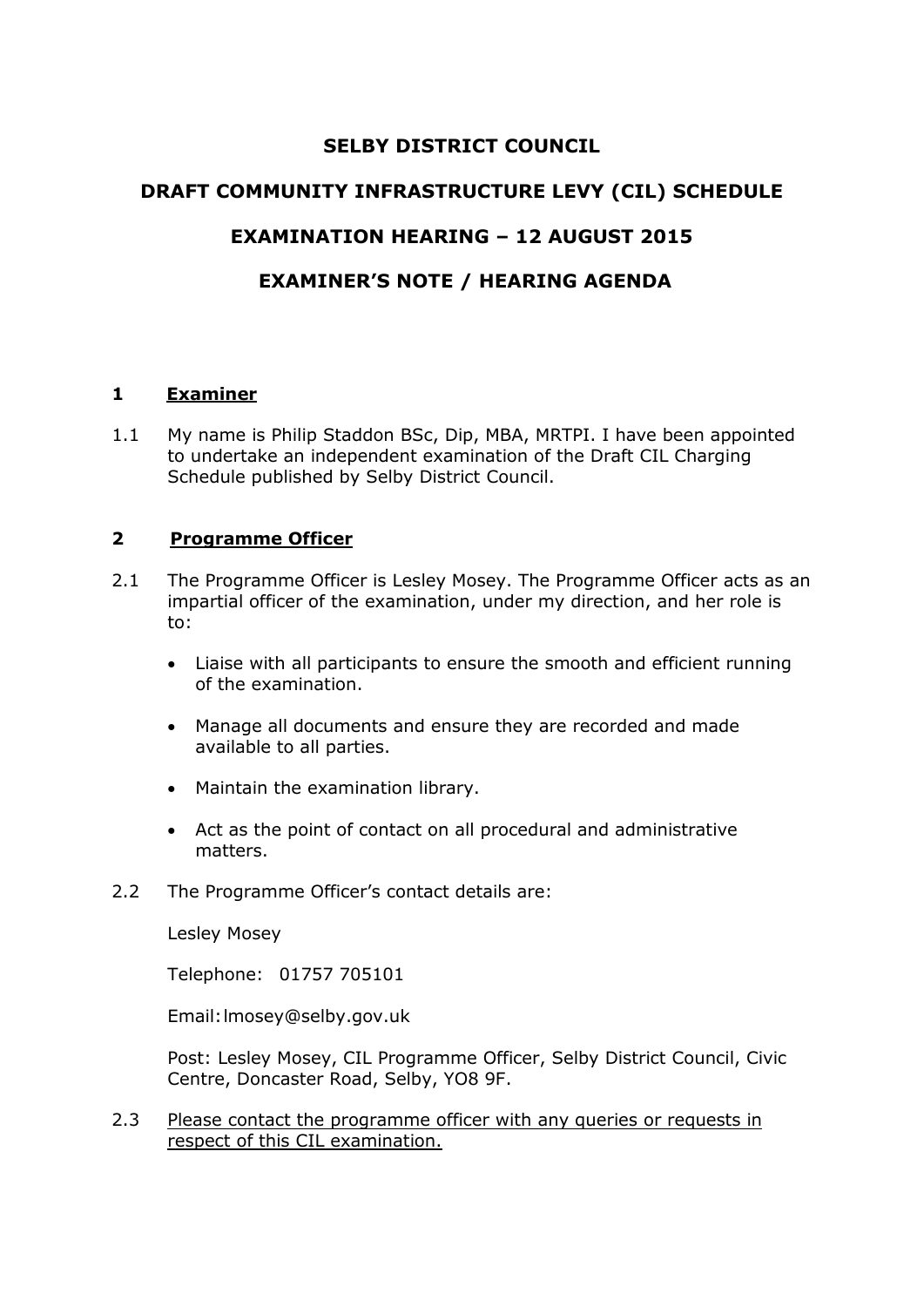#### **3 The Examination and the Hearing Sessions**

- 3.1 The examination is to consider whether the Draft Community Infrastructure Levy (CIL) Charging Schedule published by Selby District Council meets the requirements of the Planning Act 2008 and the associated Regulations and Guidance. To comply with the relevant legislation and guidance, the local charging authority has to submit a charging schedule that should set an appropriate balance between helping to fund necessary new infrastructure and the potential effect of the proposed rates on the economic viability of development across its area. The impact of the charging schedule on development viability is the central theme of the examination and the associated Hearing sessions.
- 3.2 My examination is undertaken by a combination of i) a desk based consideration of written evidence and representations and ii) public Hearing sessions which will be attended by the Council and representors who wish to exercise the 'right to be heard.'
- 3.3 I have read and studied carefully all of the documents submitted by the Council and those that have submitted representations, evidence and views through the consultation processes. That has given me a good understanding of the CIL proposals. It has also enabled me to identify the main issues and questions that I need to explore further through the examination Hearing sessions.
- 3.4 The Hearing sessions will be held on **Wednesday 12 August 2015**  commencing at **10.00 a.m.** and will conclude on that day. The venue will be: **The Council Chamber, Selby District Council, Civic Centre, Doncaster Road, Selby, YO8 9FT**.
- 3.5 The Hearing sessions will be in the form of structured 'round table' discussions, which I will chair. I have attached an agenda to this note. We will be following the order of the sessions set out. Each of the agenda topic issues will be discussed and I will invite contributions from the Council and from participating representors.
- 3.6 The structure of the sessions has a logical flow. It begins by looking at the bigger picture in terms of exploring the strategic development plan for Selby district and then looks at the infrastructure needed to support planned growth. It then explores the viability evidence, looking at the assumptions made and the way the modelling outputs have been used to inform the proposed CIL zones and rates. The final session will also afford an opportunity for participants to sum up their case and, for representors, to explain what changes they seek to the Schedule.
- 3.7 The Hearing will be open to the public and the media. Any filming / recording of the Hearing will be at my discretion. After the Hearing, I do not intend to accept further evidence unless I have specifically requested it. I will then prepare and submit my report.

### **Philip Staddon BSc, Dip, MBA, MRTPI 6 July 2015**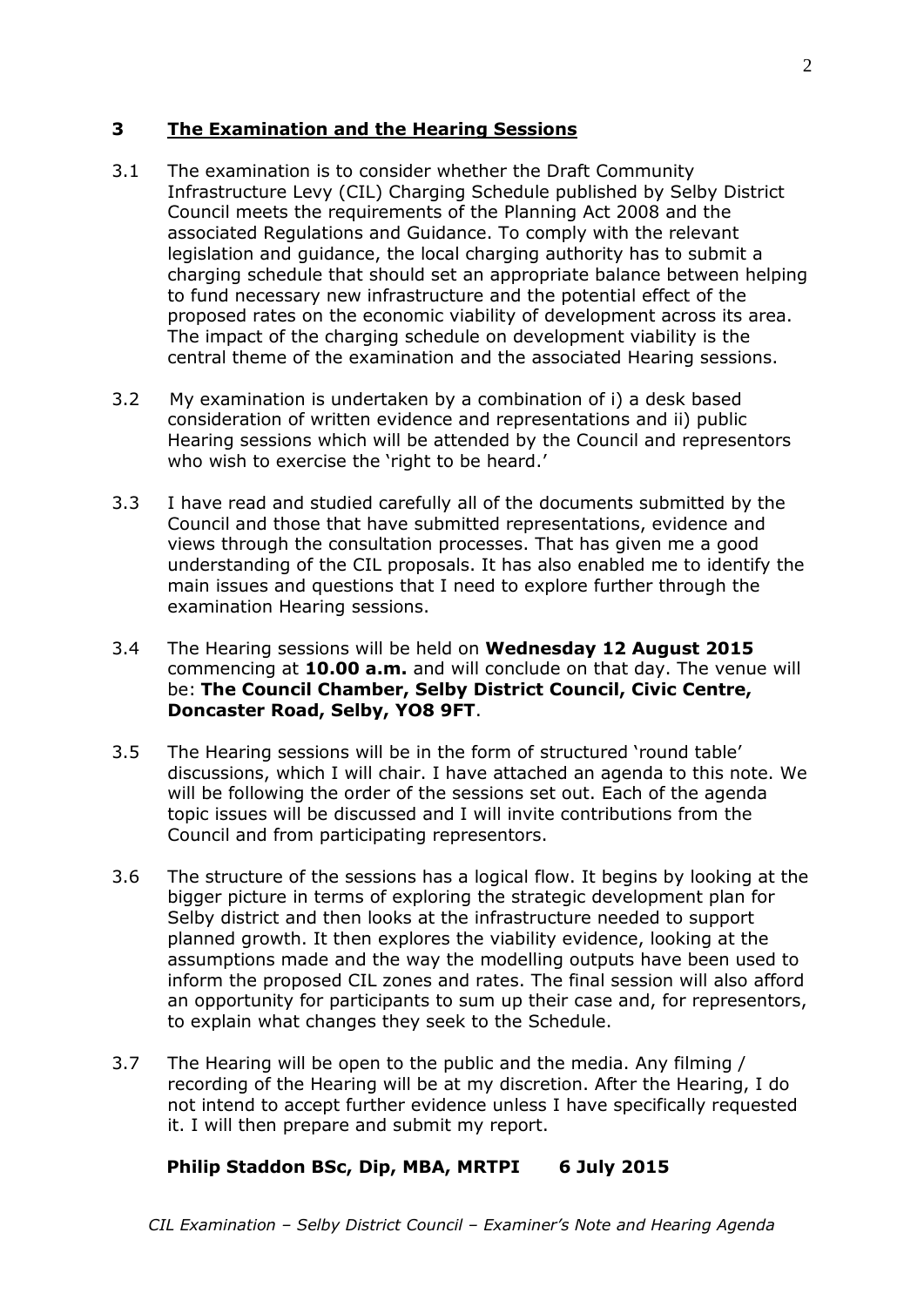## **SELBY DISTRICT COUNCIL**

# **DRAFT COMMUNITY INFRASTRUCTURE LEVY (CIL) SCHEDULE**

# **EXAMINATION HEARING – 12 AUGUST 2015**

# **AGENDA**

## **Session 1 – Introductions**

- Welcome and housekeeping matters (fire, facilities, breaks etc.).
- Introduction from the Examiner and Programme Officer. Overview of the CIL examination process.
- Introductions from Selby District Council (and opening statement, if desired).
- Introductions from participating representors, including a short summary of their interest and issues.

## **Session 2 –The Selby District Core Strategy Local Plan (adopted 2013) and The Sites and Policies Local Plan (Consultation Draft 2015)**

This concise session will explore the Council's approach to planned sustainable growth in the Selby district, as set out in its adopted Core Strategy (CS) and supplemented by its draft Sites and Policies Local Plan. The session will not reopen Development Plan examination issues. Its purpose is simply to fully understand the nature of planned growth in terms of scale, location, site types and policy requirements. This is important because the CIL examination will be considering the viability impacts of the proposed CIL charges on this planned development. Discussion points will include:

- Vision, aims and objectives of the CS.
- Scale of planned growth.
- Overview of the spatial approach to growth including the roles of:
	- Selby.
	- The local service centres of Sherburn-in-Elmet and Tadcaster.
	- Designated service villages.
	- Secondary villages.
- Affordable housing policy requirements.
- Employment development requirements and approach.
- Retail development requirements and approach.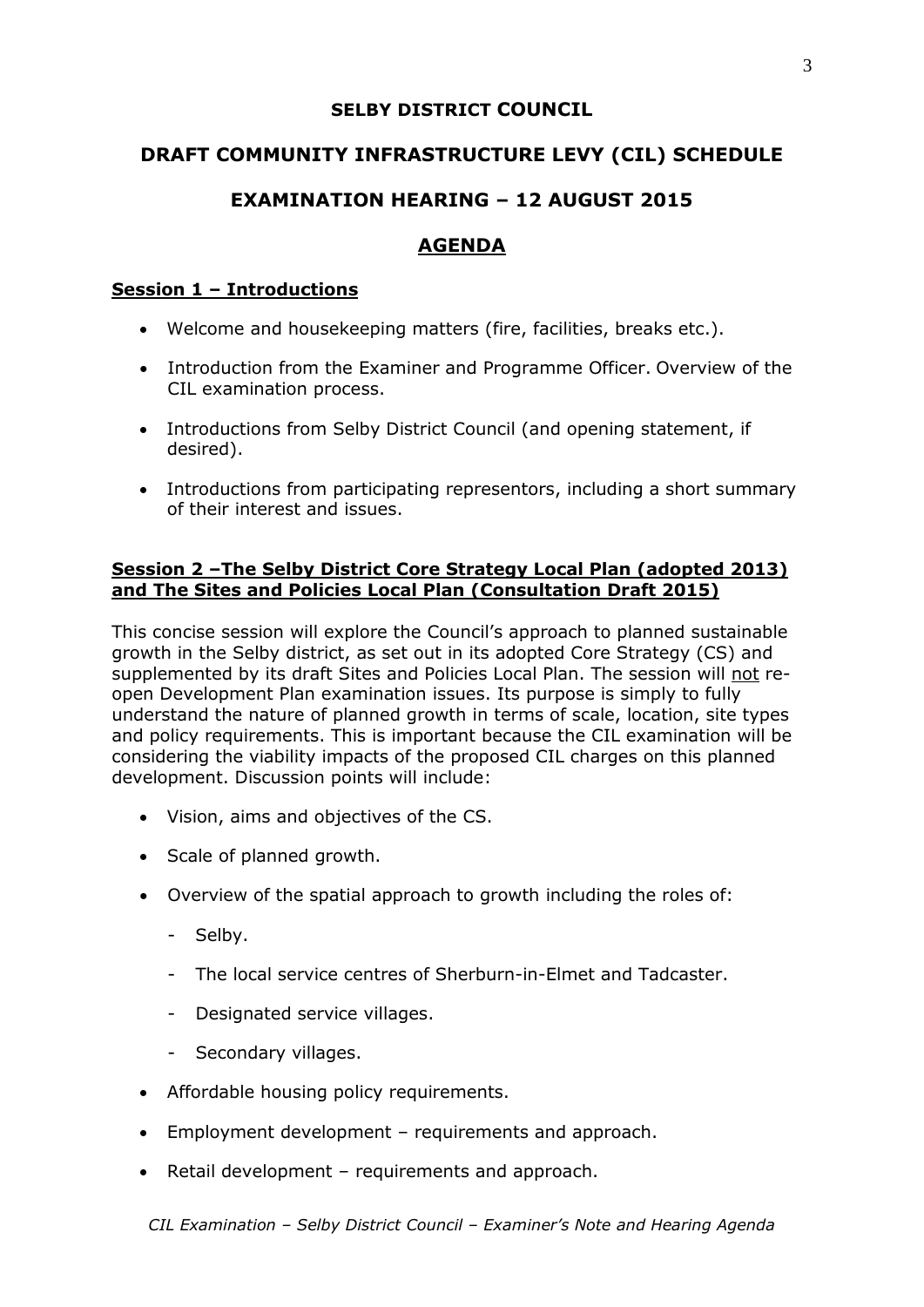## **Session 3 – Infrastructure evidence**

This session will explore the evidence concerning the infrastructure needed to support the planned growth. Discussion points will include:

- Infrastructure Delivery Plan (September 2014).
- Infrastructure Funding Gap.
- CIL income projections, including breakdown of anticipated 'CIL liable' housing numbers in each proposed CIL charging zone.
- The Draft Regulation 123 List.
- Residual role of S.106 Planning agreements.

#### **Session 4 – Residential development – viability evidence, CIL zones and the proposed CIL Charges**

This session will explore the Council's viability evidence and CIL proposals in respect of residential development. The evidence is found in three documents: the Economic Viability Assessment (EVA) (September 2013); the EVA Addendum Report (April 2014) and the Revised Draft Charging Schedule Report (November 2014). The main focus of this session will be on the November 2014 report, as it is clearly the most up to date.

The session will examine the following:

#### Modelling assumptions

- The modelling methodology (including changes to the model between the different reports) and robustness in terms of the range of sites in the district.
- Residential sales values and the definition of the value areas data sources, dates, changes and trends.
- Benchmark land values sources and robustness.
- Affordable housing assumptions.
- Build costs, external works costs and contingency allowances.
- Fees, finance, stamp duty and acquisition costs.
- Residual S.106 Planning agreement costs.
- Developer profit.
- The 'modelling error'.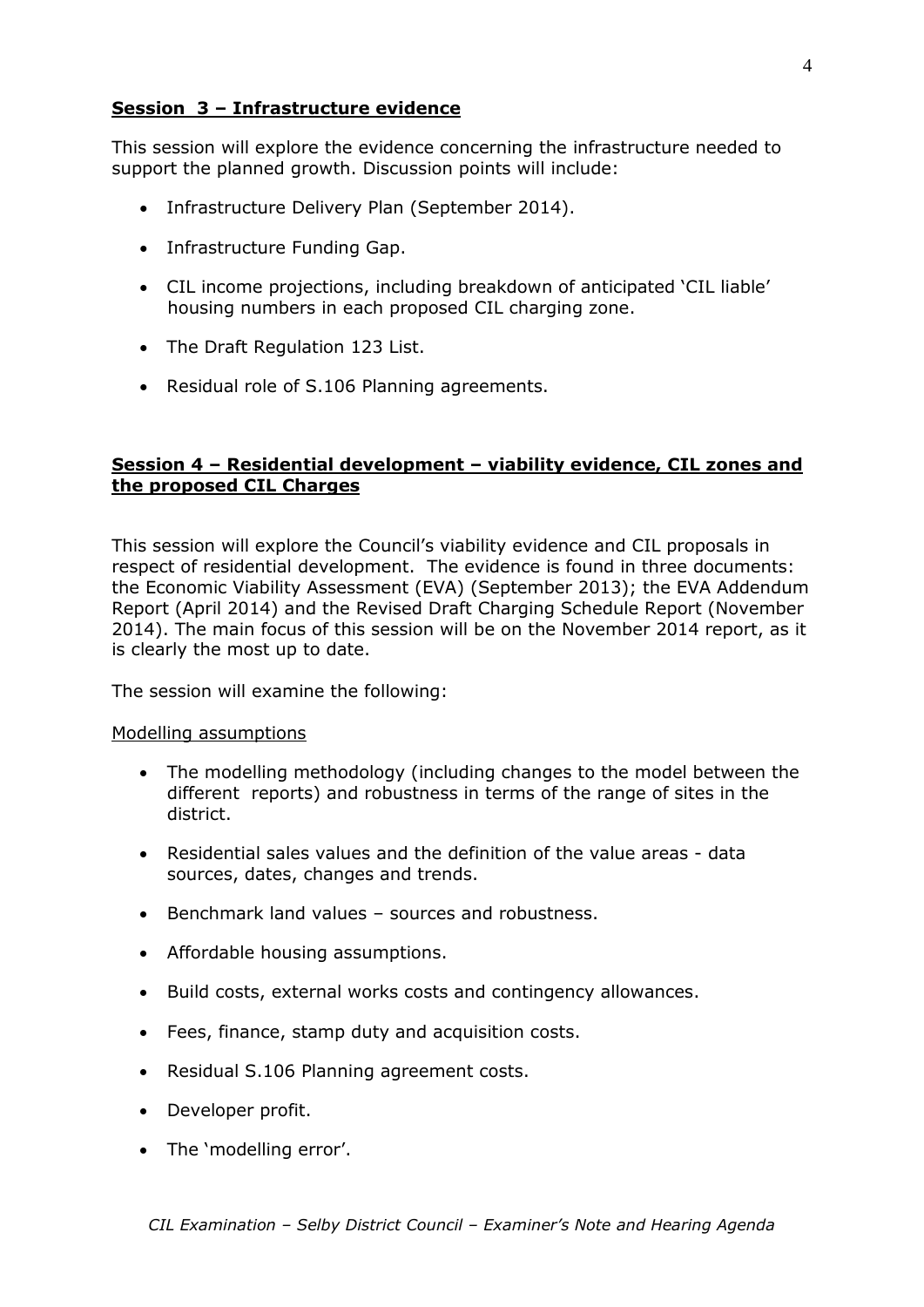### Residential modelling results, proposed CIL zones and CIL rates.

- The 'revised modelling outputs' (November 2014).
- Approach to differentiation by area (high / medium / low market value areas) and the move from a two zone to a three zone approach, including the updated heat mapping and the Brayton ward issues.
- Process of defining CIL rates and the approach to viability 'buffers'.
- The viability impacts of the charges in the areas where most new homes are planned.
- The exclusion of 'apartments' from CIL charges.
- Agricultural occupancy housing.

## **Session 5 - Retail development – viability evidence and proposed CIL charges**

- Overview of anticipated retail development in Selby district in the Plan period.
- Viability modelling assumptions.
- Viability modelling results.
- The approach to differentiation by retail type.
- The case for the £110 per square metre (psm) CIL charge for 'supermarket' developments.
- The case for the £60 psm CIL charge for 'retail warehouse' developments.

## **Session 6 – Other CIL matters**

This brief session will include discussions on:

- The £0 psm for specified public / institutional developments and 'all other chargeable development (incl. apartments).'
- Draft 'Exceptional Circumstances Policy'.
- Draft Instalments Policy.
- Any other CIL related matters that the Council or representors wish to raise.